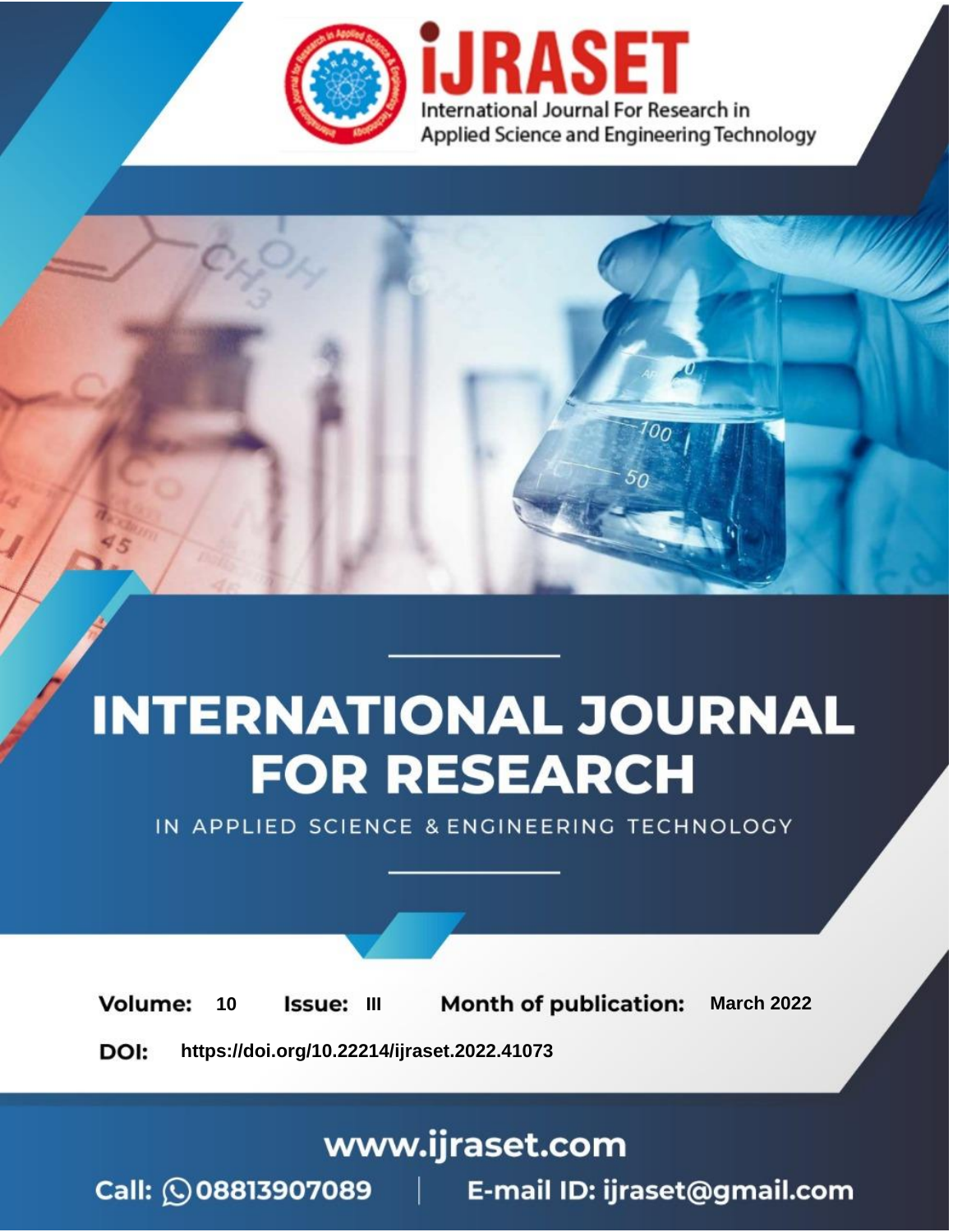

### **A Review: Impact of Nanotechnology on Human life**

Deepti Jain<sup>1</sup>, R. K. Agrawal<sup>2</sup> *<sup>1</sup>Department of Physics S.K.K.J. (PG) College Khatauli, Muzaffarnagar <sup>2</sup>Department of Physics S.D. College, Muzaffarnagar*

*Abstract: No aspects of life are untouched without technology. Recently, the field of nanotechnology becomes most commercial technology due to its wide range of applications in daily life. The nanostructured materials e.g. nanoparticles, nanopowders, nanowires, nanotubes, nanorods, nanofibers, dendrimers, nanocluster, nanocrystal are globally produced in large quantities due to their wide range potential such as health and skin care, electronics, photonics, biotechnology, drug delivery, agriculture etc. This technology seems to be remedy of environmental and water pollution problems which the world is facing. Apart from vast usefulness of nanotechnology, the nanomaterials have detrimental effects on human life which cannot be neglected and needs proper attention to be paid . Certain nanoparticles can enter the body through breathing may cause damage to lung tissue and chronic breathing problems while some particle enter the body through lungs or other organs via food, drink and medicine and affect different organ and tissues like kidney, liver, brain etc. and may cause cytotoxic effects. The toxic effect and interaction with biological system of nano-particle largely depends upon the shape, size, concentration, solubility and stability. So it becomes necessary while adopting new technology to understand its risk and cost of resulting damage. Therefore, it is necessary to study the various nanostructure materials and their human exposure for the safety of the society. This review gives a brief summary of application & possible impacts of Ag & TiO<sup>2</sup> nanoparticles on human life & environment with focus on their utility and toxicity. Keywords: Nanotechnology, Nanoparticles, Environmental pollution, Toxicity.*

#### **I. INTRODUCTION**

Nanomaterial is not new. This material were created and used by human unintentionally centuries ago. Artists used silver and gold nanoparticles to colour the stained glass windows of medieval cathedrals. Artists grind the gold particles into smaller and smaller pieces, changing the colour from the original yellow to blue, then to green, and finally to red. The colloidal metals were used to dye fabric and to treat arthritis too.

However, the ability to "see" and intentionally manipulate matter began in last few decades .The renowned physicist Richard Feynman was the first to envision man-made molecular machines built with atomic precision; but his vision took more than 20 years of advances in technology and microscopy to come to realization.Nanoscience and technology has advanced considerably in last 20 years and many of its applications have become realities.

But there are many aspects of nanoscience and technology that are yet to be explored fully and there are many challenging aspects where future research and development efforts are to be made. The present review article on the nanomaterial e.g. titanium dioxide and silver nanoparticles is just to draw attention on the crucial need of investigating the toxicological effects of nanomaterials along with the variety of their applications.

#### *A. Titanium Dioxide (TiO2)*

Titanium dioxide (TiO<sub>2</sub>) is a multifaceted compound. This is a substance that creates toothpaste white and paint opaque.TiO<sub>2</sub> is also a powerful photo catalyst that can break down almost any organic compound when exposed to sunlight, and a number of companies are seeking to capitalize on titanium dioxide's reactivity by developing a wide range of environmentally beneficial products, including self-cleaning fabrics, auto body finishes, and ceramic tiles. Currently, they are mainly found in high-factor sun protection creams, textile fibres or wood preservatives. For a long time, sun creams have been manufactured adding titanium oxide micro particles that gave the products a pasty, sticky consistency. Applying these sunscreens without leaving a visible film was not easy and was not good for the skin. Sun creams that contain the transparent nanoscale titanium dioxides can be applied much more easily. In addition, their protective effect against harmful UV radiation is much better. Currently, high UV protection can only be achieved using nano-sized titanium dioxide.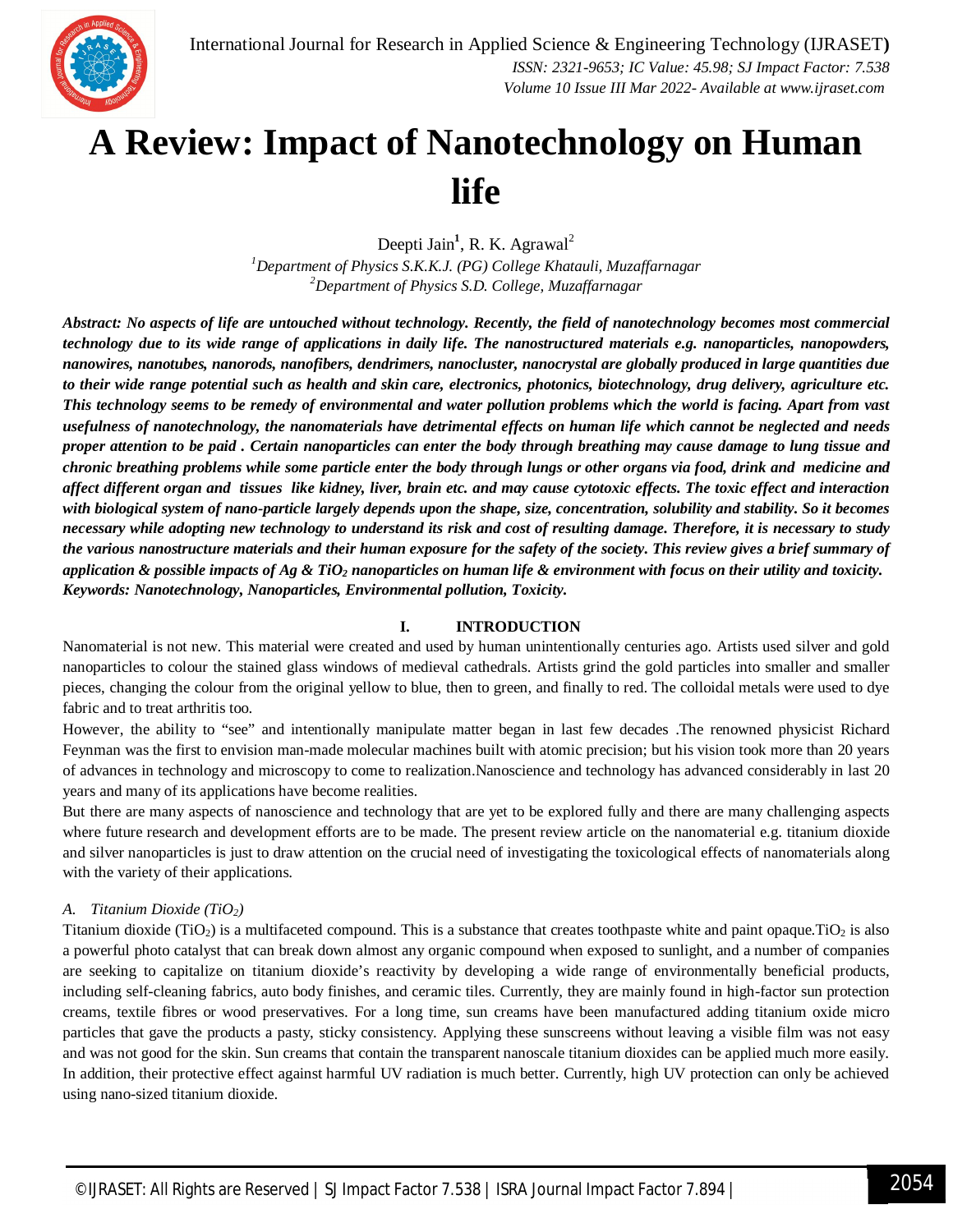

International Journal for Research in Applied Science & Engineering Technology (IJRASET**)**  *ISSN: 2321-9653; IC Value: 45.98; SJ Impact Factor: 7.538*

 *Volume 10 Issue III Mar 2022- Available at www.ijraset.com*

#### *1) Applications of titanium dioxide*

- *a) Photo Catalyst:* A photocatalyst is a chemical reaction that occurs when light strikes a photosensitive compound such as titanium dioxide. When light strikes titanium dioxide, chemical reactions are repeated in the vicinity, causing decomposition of organic toxin odours [1].
- *b) Environmental Improvement Applications:* TiO<sub>2</sub> removes environmental pollutants from the atmosphere, such as NOx and exhaust gas, and also destroys SOx, a harmful inorganic substance in the atmosphere.
- *c*) *Water Purifying Applications:* TiO<sub>2</sub> also causes detrimental organic matter such as organic chlorine compounds, tetrachlorethylene, trihalomethane and other harmful substances to break down. For example, chloroform breaks down according to the process below:

 $H_2O + CHCl_3 + (1/2) O_2 \rightarrow CO_2 + 3HCl$ 

#### *B. Are Titanium Nano Particles Safe?*

The safety profile of nano particles for infants and the children is unknown. Some studies have suggested the concern over titanium nano particle safety to be "overblown". Titanium dioxide nano particles have been shown to induce emphysema and lung flares in adult mice. In addition, exposure of the developing lungs to nano particles can lead to chronic irritation and adverse effects on lung development, increasing the risk of respiratory diseases. [2]

Titanium nano particles are harmful to the lungs if inhaled. Researchers at the National Institute of Occupational Safety and Health in Morgantown West Virginia observed a significant increase in the levels of lung injury in rats that had inhaled titanium compounds. [3]

#### *C. Titanium's Effect on Your Brain*

Titanium exposure may be harmful to your brain. Titanium nanoparticles can penetrate directly into the hippocampal area of the brain through the nose and olfactory bulb. A study conducted by Escuela Superior de Medicina at the National Politécnico Institute found that titanium dioxide had a toxic effect on glial cells of the brain.[4]

Long-term chronic exposure and environmental pollution are undocumented and there may be an association between exposure to nanoparticles and the development of degenerative brain diseases. [5]

#### **II. SILVER NANO PARTICLE (AG)**

Nanosilver is not a new discovery by nanotechnologists, but new research suggests it has been used in a variety of products for over100 years. The antibacterial effects of small particles of silver known as "colloidal silver" have been known since the earliest days of its use.

Nanoparticles have unique optical, electrical and thermal properties and include biological and chemical sensors in optoelectronics and are included in various products. For example, a wired ink, paste, and filler use silver nanoparticles for high electrical conductivity, stability and low sintering temperatures. Additional applications include molecular diagnostics and photonic devices that use new optical properties of these nanomaterials. Antimicrobial coating uses nanoparticles and multiple fibres, keyboards, wound dressing and bio medical elements to ensure protection from bacteria .

#### *A. Application of Silver Nanoparticle*

Silver nanoparticles are used in many technologies and are included in a wide range of consumer products that take advantage of their desired optical, conductive and antimicrobial properties.[6]

- *1) Application to Diagnosis:* Silver nanoparticles are used in biosensors and numerous tests in which silver nanoparticle materials can be used as biological markers for quantitative detection.
- *2) Antibacterial Uses:* Because of their antibacterial properties, silver nanoparticles are used in clothing, footwear, paints, dressings, home appliances, cosmetics, and plastics.
- *3) Conductive Applications:* Silver nanoparticles are used in conductive inks and incorporated into composites to improve thermal and electrical conductivity.
- *4) Optical Applications:* Silver nanoparticles are used for efficient light collection and advanced optical spectroscopy, including metal-enhanced fluorescence (MEF) and surface-enhanced Raman scattering (SERS).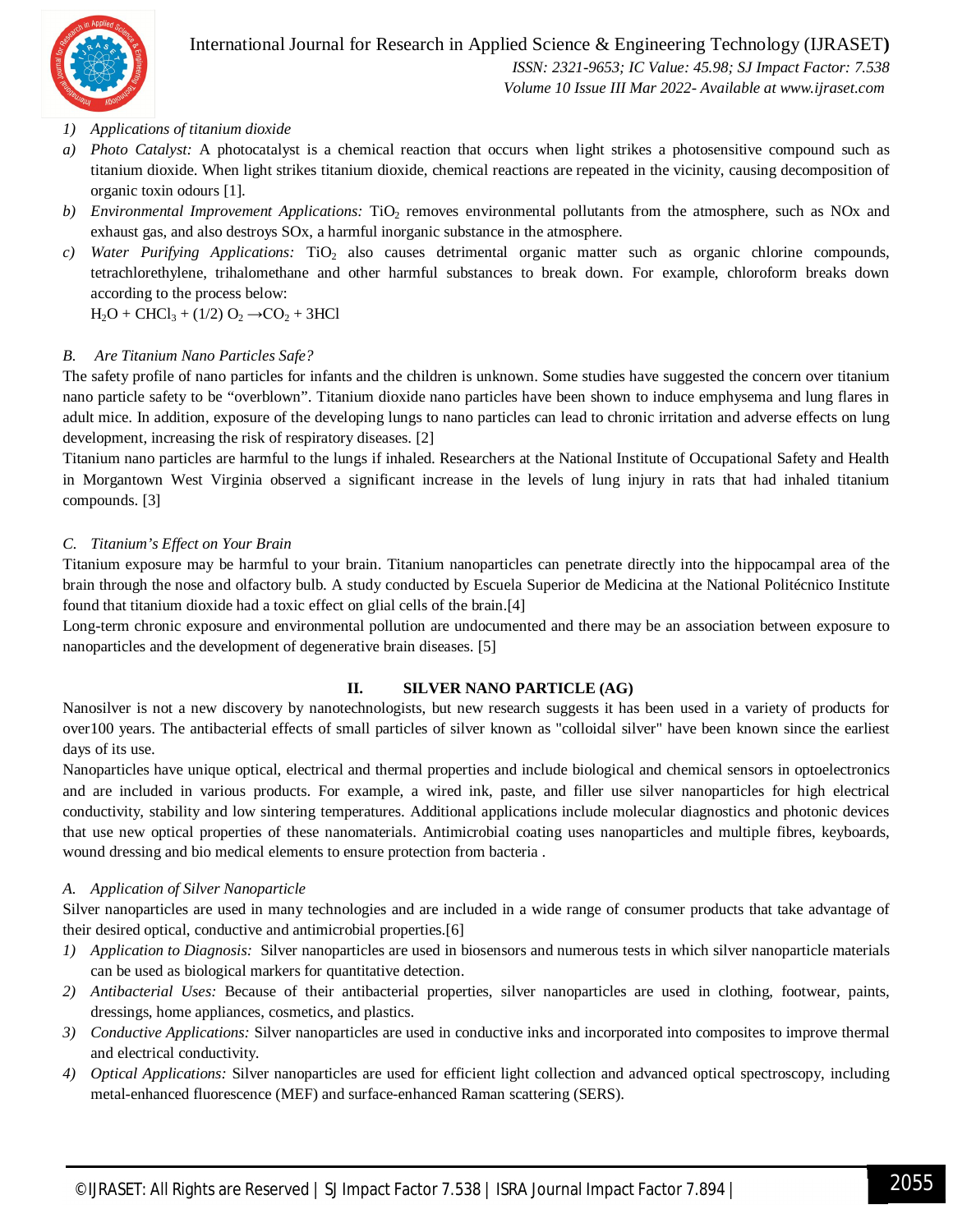

#### *B. Nano Silver Health Risk*

Food supplements containing nanosilver may be harmful to health, Danish researchers have shown that small particles can enter cells and cause damage.Silver has antibacterial properties and is used in the food and cosmetic industries. Nanosilver can be found in beverage bottles, band-aids, toothbrushes, athletic socks, and food packaging. It is also marketed as a dietary supplement, promising antibacterial, anti-influenza and anti-cancer effects. Nanosilver is regulated in the UK, and you can easily find it online .Danish Veterinary and Food Governance will take nutritional supplements in accordance with the research of Southern Denmark University, which suggests that nano silver can cause cell changes." Silver as a metal, does not exhibit risk, but when the particles become small enough to penetrate the cell walls creates risk", the professor , Thiago Verano-Braga said. When the nanosilver enters a human cell, the cell can change. They can see that "Nano silver forms the harmful interferences of free radicals in the cells. We can also be seen in the number of forms and proteins. It teases us. Multiple diseases, including cancer, Alzheimer and Parkinson, are characterized by excess production of free radicals in cells.ACS Nano's research was conducted in human cells in laboratories, and Kjelsen and Verano -Braga do not know the dose of nano silver that he should be exposed before this change occurs. "We do not know how much you need it. So we cannot conclude that Nano Silver can hurt you but we can say that we must be worried when we see over production of free radicals in human cells." On May 15, 2014, Cell Biology, Food Beverage & Beverage report this news.

#### **III. CONCLUSION**

Few publications show the effects of engineered nanoparticles on the flora and fauna of the environment. However, many studies have investigated the uptake and action of nanoparticles at the cellular level to evaluate their effects on humans. It could reasonably be assumed that the results of this study could be extrapolated to other species, but more research is needed to confirm this assumption. In addition, careful study and interpretation of existing data and careful planning for new studies are required to establish the true impact of nanoparticles on the environment and their differences from larger and more common forms of matter. Persistent insoluble nanoparticles can cause far more serious environmental problems than those identified in human health assessments.

#### **REFERENCES**

- [1] Ollis, D.F.,Alekabi,Matthews,R.W. InPhotocatalytic Purification and Treatment of Waterand Air, Eds. Elsevier, Amsterdam ,1993
- [2] Ambalavanan N, Stanishevsky A, Bulger A, Halloran B, Steele C, Vohra Y, Matalon S. Titanium oxide nanoparticle instillation induces inflammation and inhibits lung development in mice. Am J Physiol Lung Cell Mol Physiol. 2013; 304(3).
- [3] Roberts JR, Chapman RS, Tirumala VR, Karim A, Chen BT, Schwegler-Berry D, Stefaniak AB, Leonard SS, Antonini JM.Tsssoxicological evaluation of lung responses after intratracheal exposure to non-dispersedtitanium dioxide nanorods. J Toxicol Environ Health A. 2011; 74(12).
- [4] Márquez-Ramírez SG, Delgado-Buenrostro NL, Chirino YI, Iglesias GG, López-Marure R. Titanium dioxide nanoparticles inhibit proliferation and induce morphological changes and apoptosis in glial cells. Toxicology. 2012; 302.
- [5] Li, W. R.; Xie, X. B.; Shi, Q. S.;, Zeng, H. Y.;, Ou-Yang, Y. S.; Chen, Y. B.Appl Microbiol Biotechnol.**2010**,85(4),1115-22.
- [6] Li, W. R.; Xie, X. B.; Shi, Q. S.;, Zeng, H. Y.;, Ou-Yang, Y. S.; Chen, Y. B. Appl Microbiol Biotechnol. 2010, 85(4),